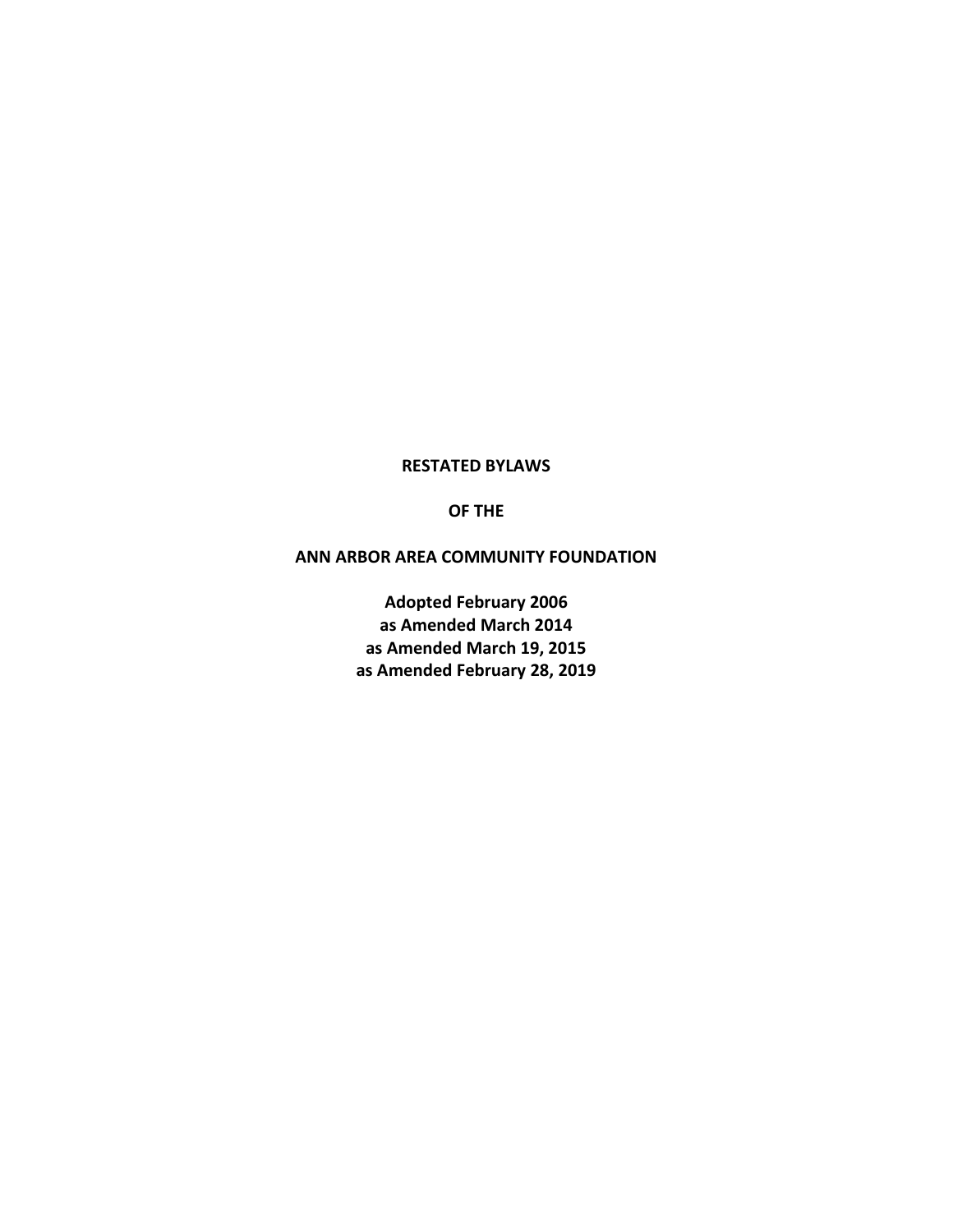## **RESTATED BYLAWS OF THE ANN ARBOR AREA COMMUNITY FOUNDATION**

## **ARTICLE I: MISSION**

The Ann Arbor Area Community Foundation enriches the quality of life in our region through its knowledgeable leadership, engaged grantmaking, and creative partnerships with donors to make philanthropic investments and build endowment.

# **ARTICLE II: ORGANIZATION**

- 2.1 Organization. The Foundation is organized on a directorship basis. The Foundation will, at all times, be operated in accordance with the rules promulgated by the Internal Revenue Service governing publicly supported community trusts.
- 2.2 Principal and Other Offices. The principal office of the Foundation shall be at such location in Washtenaw County, Michigan, as the Board of Trustees may determine from time to time. In addition, the Board of Trustees may establish other offices of the Foundation either in or outside of the State of Michigan.

# **ARTICLE III: BOARD OF TRUSTEES**

- 3.1 General Powers. The business, affairs and assets of the Foundation shall be managed by a board of directors designated the "Board of Trustees."
- 3.2 Number and Term of Office
	- (a) The Board of Trustees shall consist of at least 15 and not more than 20 members. The Board of Trustees, acting by a majority vote of the Trustees then in office, shall annually elect Trustees to replace Trustees who terms have expired. The immediate past Chair shall continue for a one-year term as a Member of the Board of Trustees, even if the immediate past Chair becomes the  $21<sup>st</sup>$  member of the Board, notwithstanding the expiration of his or her term. If elected Chair for a second one (1) year term, the Chair shall continue for a one-year term as a Member of the Board of Trustees, even if the Chair becomes the 21<sup>st</sup> member of the Board, notwithstanding the expiration of his or her term. One member of the Board of Trustees shall be designated as the Youth Council representative.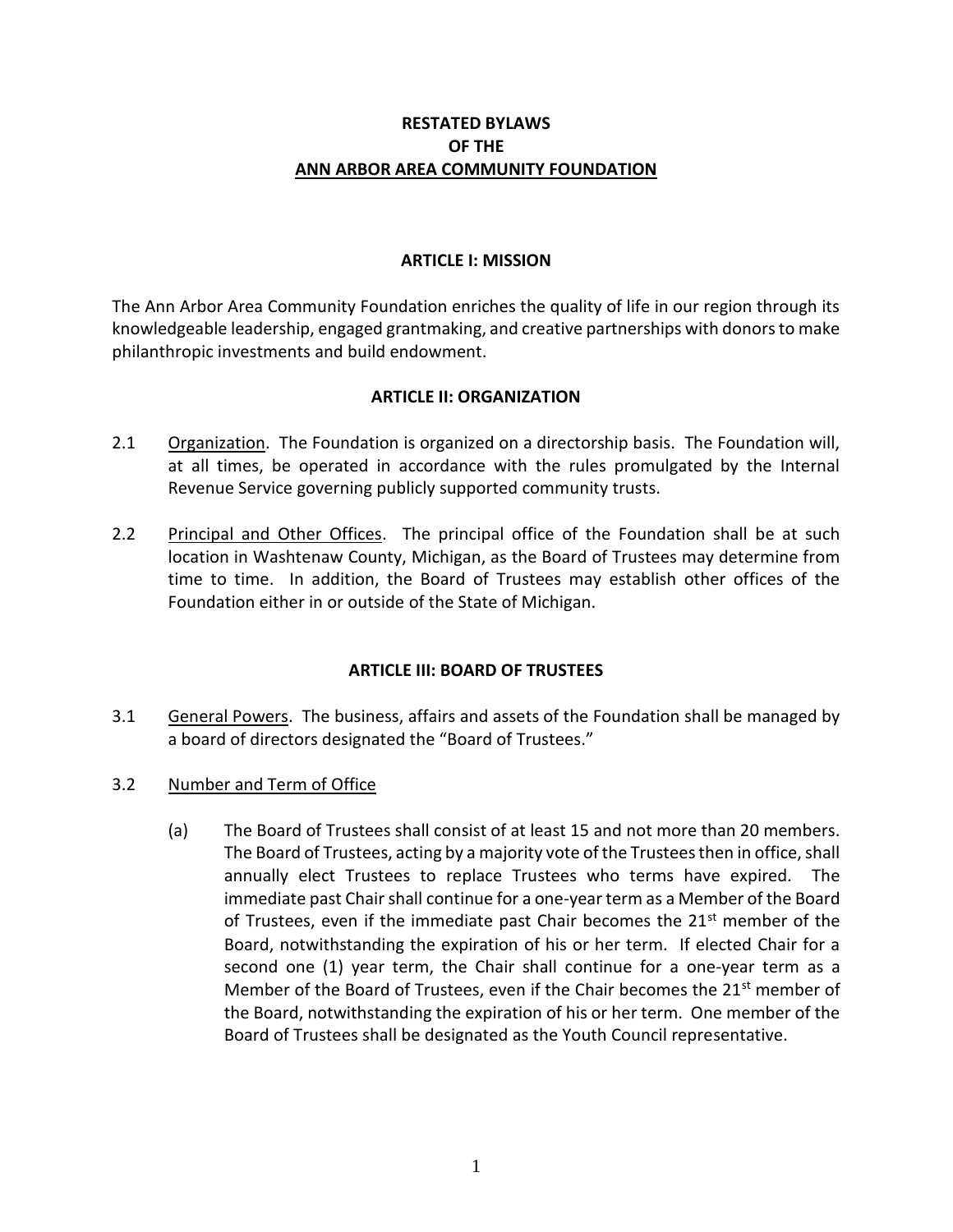- (b) Tenure. Trustees shall be elected for a term of three (3) years. No Trustee shall serve more than three (3) consecutive three-year terms. A Trustee who is appointed to fill an unexpired term may be elected to two (2) additional three-year terms.
- 3.3 Successive Terms. In order that approximately one-third of the Board positions are elected each year, a Trustee may be elected to a one- or two-year term. In no event may a Trustee appointed or elected to a term of less than three (3) years serve more than nine (9) consecutive years as a Trustee. A former Trustee may be reelected after at least a one-year absence from the Board."

## 3.4 Resignation or Removal.

- (a) Resignation. A Trustee may resign at any time by providing written notice to the Foundation. The resignation shall be effective on the date specified or, if none, on the date received by the Foundation.
- (b) Removal. Any Trustee may be removed at any time, with or without cause, by the vote of a majority of the entire Board of Trustees then in office.
- 3.5 Vacancies. Any vacancy in the Board of Trustees may be filled by a majority vote of the Trustees then in office. Each appointment to fill a vacancy occurring on the Board shall specify an expiration date for such term.

### 3.6 Meetings.

- (a) Annual and Regular Meetings. The Board of Trustees shall convene an annual meeting for the purpose of appointing members to the Board, appointing officers to serve as provided in the Bylaws, and for such other proper purposes. In addition, the Board of Trustees shall hold at least four regular meetings per year (one of which may be designated as the annual meeting).
- (b) Special Meetings. Special meetings of the Board of Trustees may be called by the Chair, the President, or any two members of the Board.
- (c) Notices of Meetings. The Secretary shall give a notice of the annual meeting and of each regularly scheduled meeting of the Board of Trustees to each Trustee at least ten but no more than sixty days prior to the meeting. In addition the Secretary shall give a notice of each special meeting of the Board of Trustees to each Trustee at least twenty-four (24) hours prior to the meeting. All such notices shall specify the time, location and purpose of the meeting and shall be delivered to each Trustee at his/her business or home address by mail, facsimile, e-mail or telephone (if confirmed in writing immediately thereafter).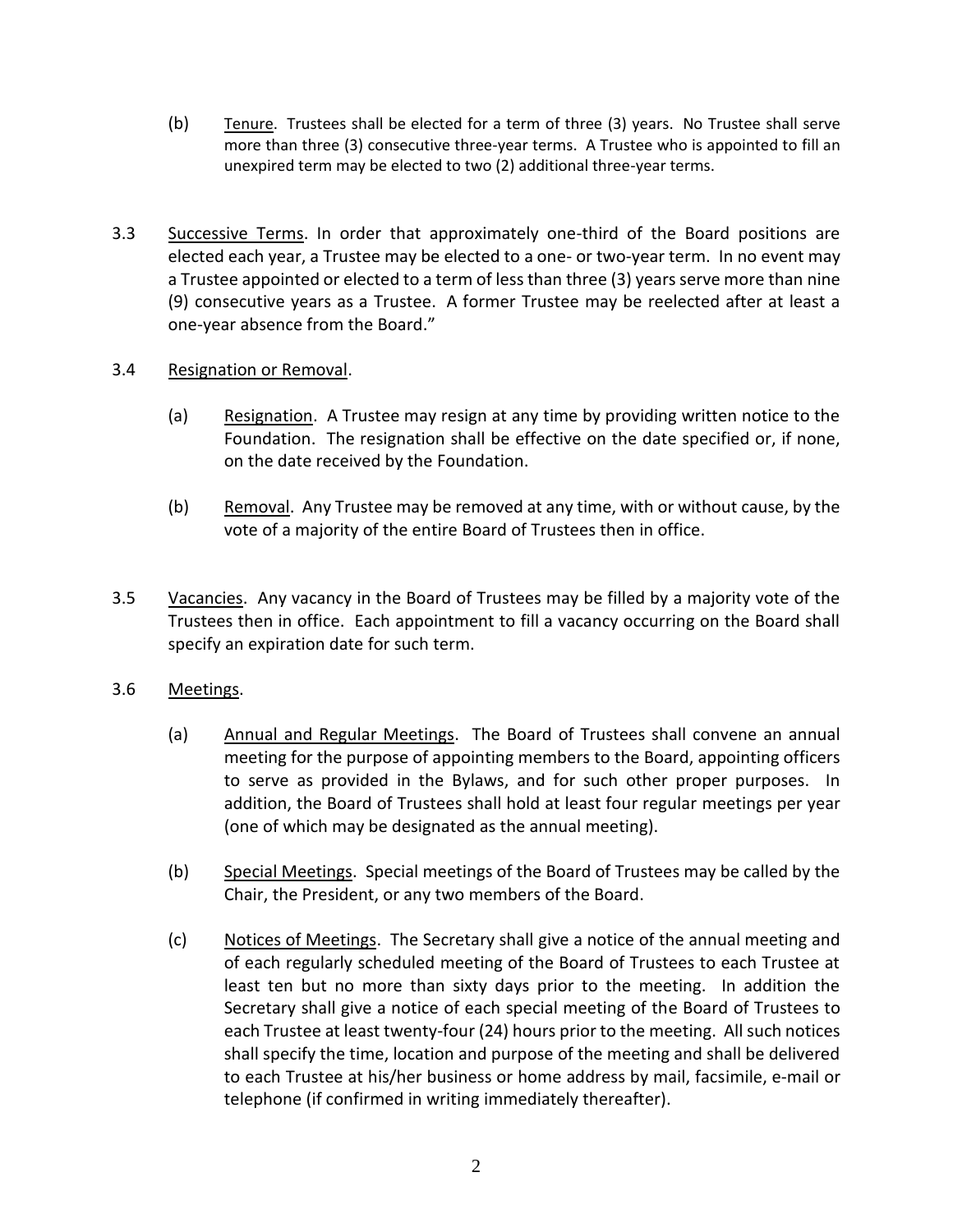- (d) Waiver of Notice. Notice of the time, place and purpose of any meeting of the Board of Trustees may be waived by any Trustee who submits a waiver by facsimile, e-mail, or other writing either before or after the meeting has been held, or who attends a meeting without protesting any lack of notice.
- (e) Attendance by Telephone or Electronic Equipment. A Trustee may participate in any meeting by conference telephone or similar equipment through which all persons participating in the meeting can hear each other. Participation in a meeting pursuant to this section constitutes attendance in person at the meeting.
- (f) Quorum. A majority of the Trustees then in office constitutes a quorum for the transaction of any business at a meeting of the Board of Trustees. Actions voted upon by a majority of Trustees present at any meeting at which a quorum is present shall constitute authorized actions of the Board. A majority of the Trustees present at a meeting, whether or not a quorum, may adjourn any meeting to another time and place. Notice of such adjourned meeting shall be promptly given to all Trustees, whether or not present when the meeting is adjourned.
- 3.7 Specific Powers of the Board. The Board of Trustees may exercise all of the powers of the Foundation, specifically including, but not by way of limitation, to receive gifts to the Foundation from any source – whether such gifts be permanent or of a temporary nature – or reject the same in accordance with the Foundation's Gift Acceptance Policy and Investment and Spending Policy; to approve grants; and to adopt additional rules and regulations, general or specific, for the conduct of its meetings, and additional rules and regulations, general or specific, for the conduct of affairs of the Foundation provided, however, no such additional rule or regulation shall be inconsistent with or in contravention of any provision of the Articles of Incorporation or these Bylaws. In addition, a majority of the entire Board of Trustees then in office shall have the authority to borrow money and to issue its notes, bonds and other evidence of indebtedness for repayment thereof, and to mortgage or pledge the real or personal property of the Foundation as security therefore.
- 3.8 Action by Written Consent. Any action required or permitted to be taken by authorization of the Board may be taken without a meeting if, before or after the action, all Trustees then serving consent to the action in writing. Written consents shall be filed with the minutes of the Board's proceedings.
- 3.9 Compensation of Trustees. No Trustee shall receive compensation for his or her services as such, provided that a Trustee may be reimbursed for his or her actual, reasonable and necessary expenses incurred in connection for work done for the Foundation if the Board of Trustees specifically approves such reimbursement.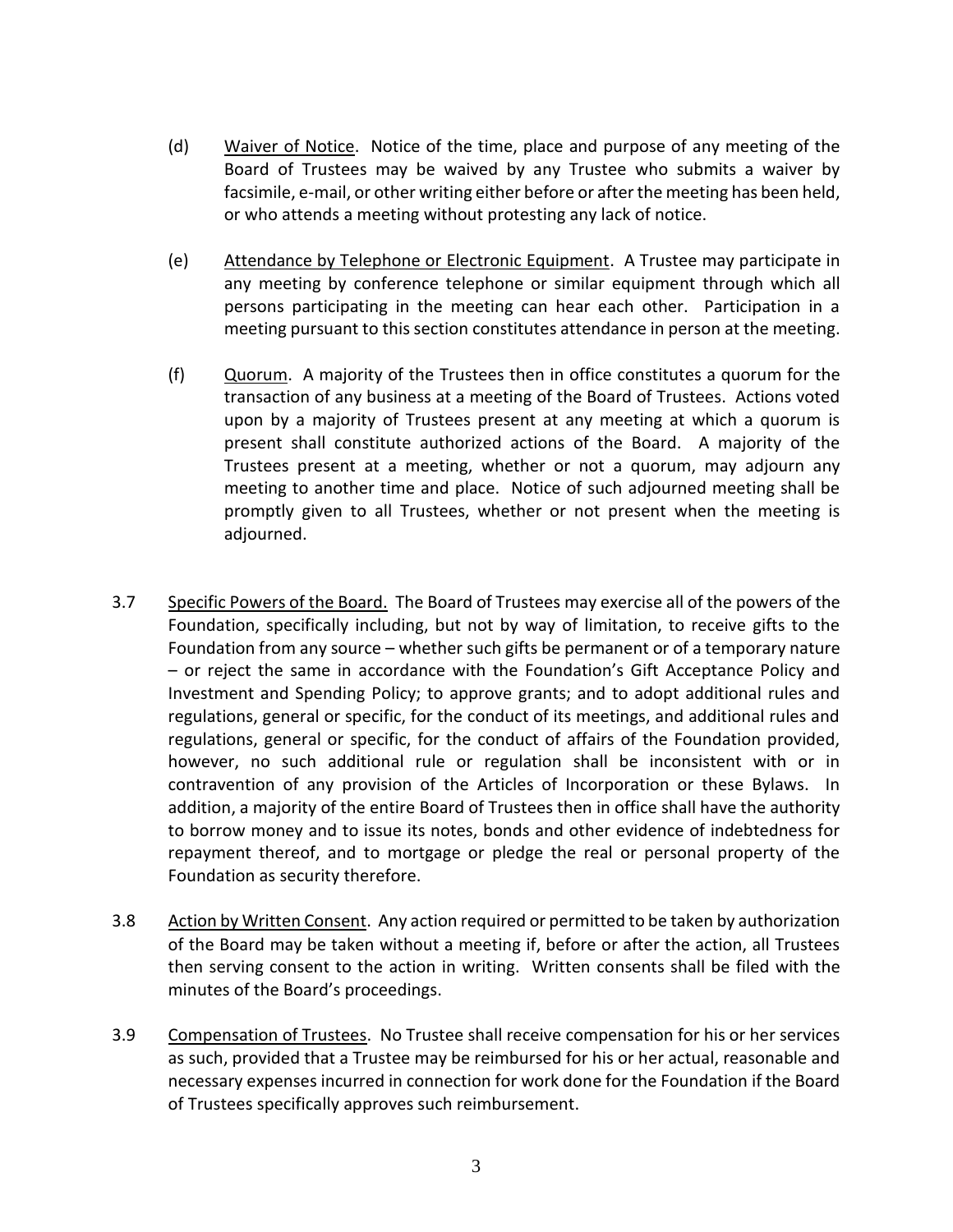3.10 Conflicts of Interest. Trustees and officers of the Foundation may be interested directly or indirectly in any contract relating to or incidental to the operations conducted by the Foundation and may freely make contracts, enter transactions, or otherwise act for and on behalf of the Foundation, notwithstanding that they may also be acting as individuals, or as Trustees of trusts, or as agents for other persons or corporations, or may be interested in the same matters as stockholders, directors, or otherwise; provided, however, that any contract, transaction, or act on behalf of the Foundation in a matter in which Trustees or officers are personally interested as stockholders, directors, or otherwise shall be at arm's-length and not violative of the proscriptions in the Articles of Incorporation against the Foundation's use or application of its funds for private benefit. In no event, however, shall any person or other entity dealing with the Trustees or officers be obligated to inquire into the authority of the Trustees and officers to enter into and consummate any contract, transaction or other action.

### **ARTICLE IV: COMMITTEES**

- 4.1 General. The Board of Trustees may appoint or authorize the appointment of such standing or temporary committees of Trustees and of committees consisting partially or entirely of persons who are not Trustees and may delegate such powers and duties to them as the Board considers advisable from time to time. The Board shall also have the right to appoint advisory committees, either of or outside its own members, as it shall deem advisable. The Board shall designate the individuals to serve as chairpersons and members of all committees. The Board may also designate one or more Trustees as alternate members of any committees who may replace an absent or disqualified member at any meeting thereof. The Board, in its discretion at any time, may terminate the authority of any committee and dissolve the committee.
- 4.2 Trustee Committee. At all times, a Trustee Committee shall be impaneled as appointed by the Board of Trustees, with the exclusive authority for proposing 1) the slate of officers and Trustees, including fulfilling vacancies, and 2) members for all standing committees.
- 4.3 Executive Committee. The Board of Trustees shall annually appoint from among the Trustees an Executive Committee consisting of four (4) or more members of the Trustees including its officers. The Executive Committee shall keep minutes of its meetings and shall provide copies of all minutes to the Board. Unless limited by a resolution of the Board of Trustees, the Executive Committee may exercise all powers and authorities of the Board of Trustees in management of the business and affairs of the Foundation during intervals between meetings of the Trustees, including approving grants in exigent circumstances. However, such Committee shall not have the power or authority to:
	- (a) Adopt an agreement of merger or consolidation;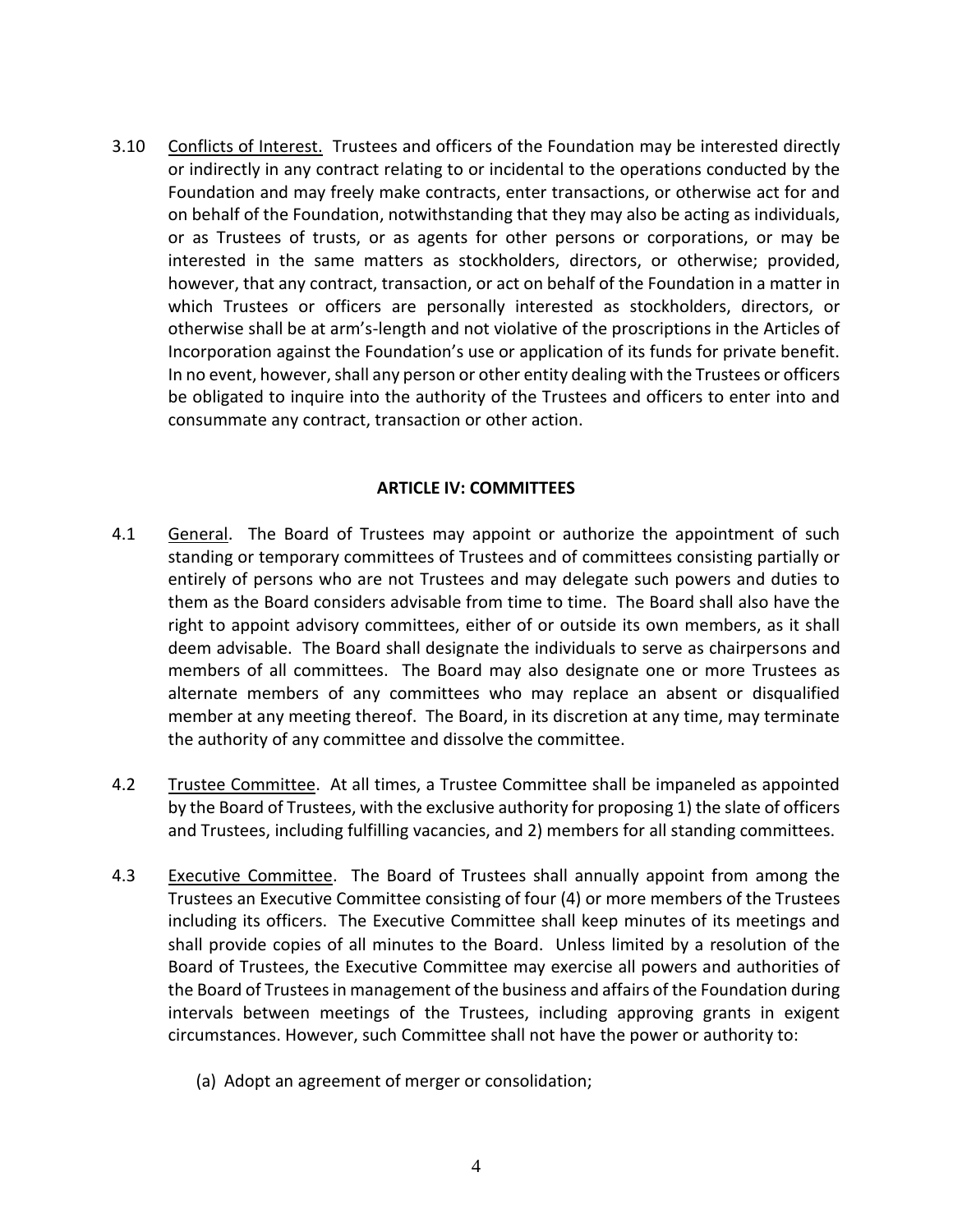- (b) Borrow money in the name of, or on behalf of, the Foundation;
- (c) Fill vacancies on the Board; or
- (d) Recommend the dissolution of the Foundation.

The Chair of the Board of Trustees shall be the chair of the Executive Committee and action may be taken by the affirmative vote of a majority of the full committee.

### **ARTICLE V: OFFICERS**

5.1 Election of Officers; Term of Office. The Board of Trustees shall annually elect a Chair, a Vice Chair, a Secretary, and a Treasurer, who each shall serve for a term of one (1) year. In addition, all said officers shall be members of the Board of Trustees. Said officers shall have all the usual powers and shall perform all the usual duties incident to their respective offices, and shall, in addition, perform such other duties as shall be assigned to them from time to time by the Board of Trustees. Any two or more of these offices may be held by the same person except for the offices of Chair and Treasurer.

In addition, the Board of Trustees shall appoint a President to serve for an indefinite term at the pleasure of the Board. The Board of Trustees may also create such other offices as they determine are necessary to conduct the business of the Board and may elect or appoint persons to fill the same and may define their duties.

- 5.2 Chair. The Chair shall preside at all meetings of the Board of Trustees. The Chair shall perform such other duties and functions as shall be assigned to him or her from time to time by the Board of Trustees. He or she shall be, *ex officio*, a voting member of all committees.
- 5.3 Vice Chair. The Vice Chair shall perform the duties and exercise the powers of the Chair during the absence or unavailability of the chair, and shall have such additional powers and perform such additional duties as shall from time to time be assigned by these Bylaws or by the Board of Trustees.
- 5.4 President. The Board of Trustees shall appoint and employ a President who shall be a salaried employee of the Foundation responsible for the administration of the Foundation's activities pursuant to the policies established by and subject to the approval of the Board. The President shall employ and discharge such staff as he or she deems necessary in accordance with budget provisions and personnel policies and practices established by the Board. The President shall be an *ex-officio* member, without vote, of the Board of Trustees and all other committees of the Foundation. The President shall be responsible for the routine day-to-day affairs of the Foundation.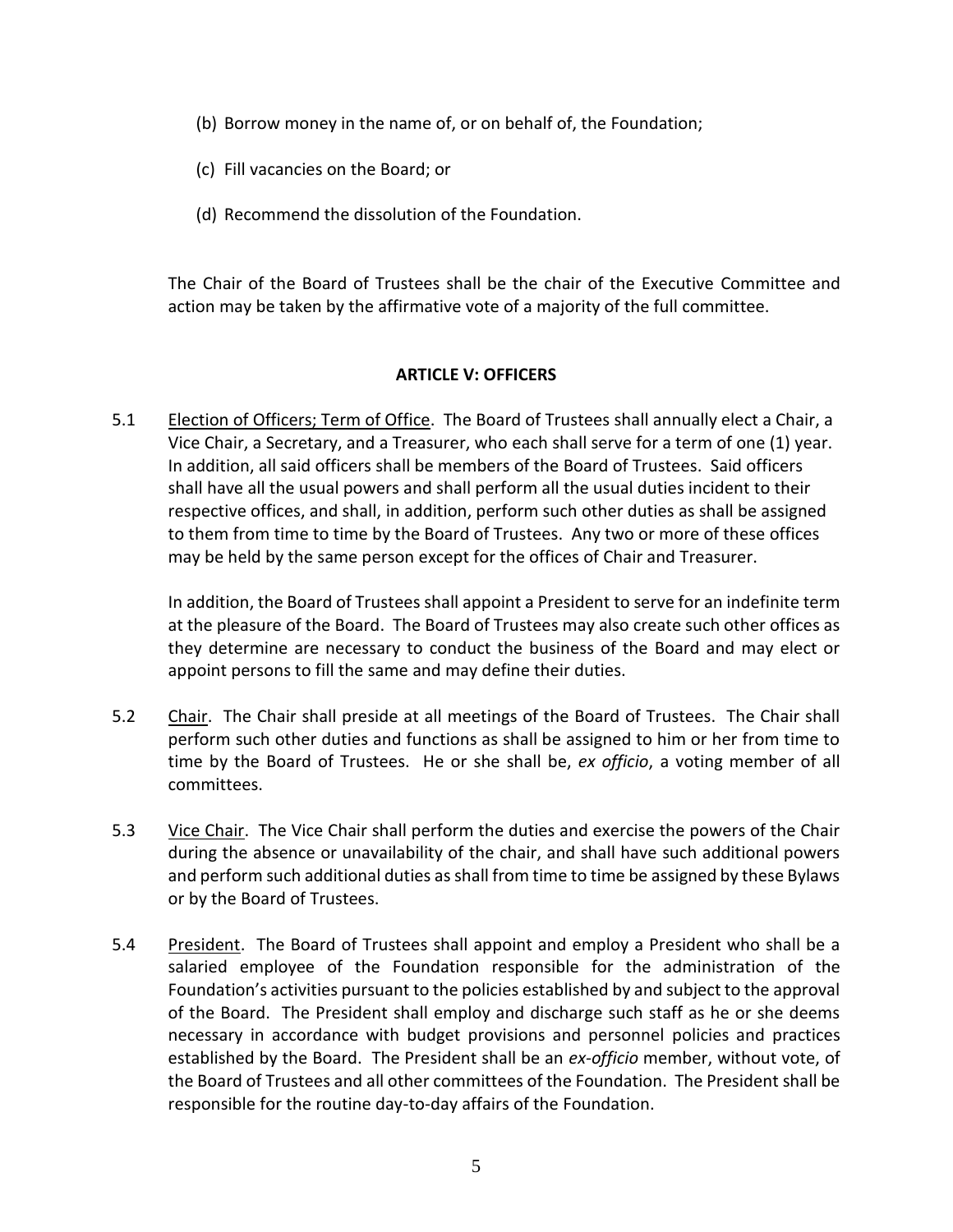- 5.5 Secretary. The Secretary shall keep the minutes of all meetings of the Board of Trustees in books provided for that purpose and sign, with the Chair of the Board of Trustees, in the name of the Foundation, all contracts when authorized to do so. The Secretary shall have charge of such books and papers as the Board of Trustees shall direct, all of which shall at all reasonable times be open to the examination by any Trustee, and in general perform all of the duties incident to the office of the Secretary, subject to the control of the Board of Trustees.
- 5.6 Treasurer. The Treasurer shall be responsible for all of the funds and securities of the Foundation. The Treasurer shall cause to be entered regularly in the books of the Foundation kept for that purpose, full and accurate accounts of all monies received and paid on account of the Foundation, and whenever required by the Board of Trustees, shall render statements of such accounts; shall, at all reasonable times, exhibit the books and accounts to any Trustee of the Foundation, and shall perform all acts incident to the position of Treasurer, subject to the control of the Board of Trustees.
- 5.7 Absence of Officers. In the absence or disability of any officer of the Foundation, the Board of Trustees may delegate his or her powers and duties to any other officer or to any Trustee during such absence or disability and the person so delegated shall, for the time being, be the officer whose powers and duties he or she so assumes.
- 5.8 Vacancies. Any vacancy in any office shall be filled for the unexpired term by a majority vote of the Board of Trustees at any meeting.
- 5.9 Removal of Officers. The Board of Trustees, by vote of a majority of the entire Board, may remove any officer of the Foundation.
- 5.10 Compensation of Officers. Officers who are Board members and not full-time or parttime employees of the Foundation shall serve without compensation, but may, in accordance with the provisions of Section 3.9, receive reimbursement for their expenses or payment for reasonable and necessary services if approved by the Board.
- 5.11 Giving Bond by Officers. All officers of the Foundation, if required to do so by the Board of Trustees, shall furnish bonds to the Foundation for the faithful performance of their duties, in such penalties and with such conditions and security as the Board shall require. The Foundation shall assume the cost of providing any bond required hereunder.

### **ARTICLE VI: FISCAL YEAR**

The fiscal year of the Foundation shall be the calendar year.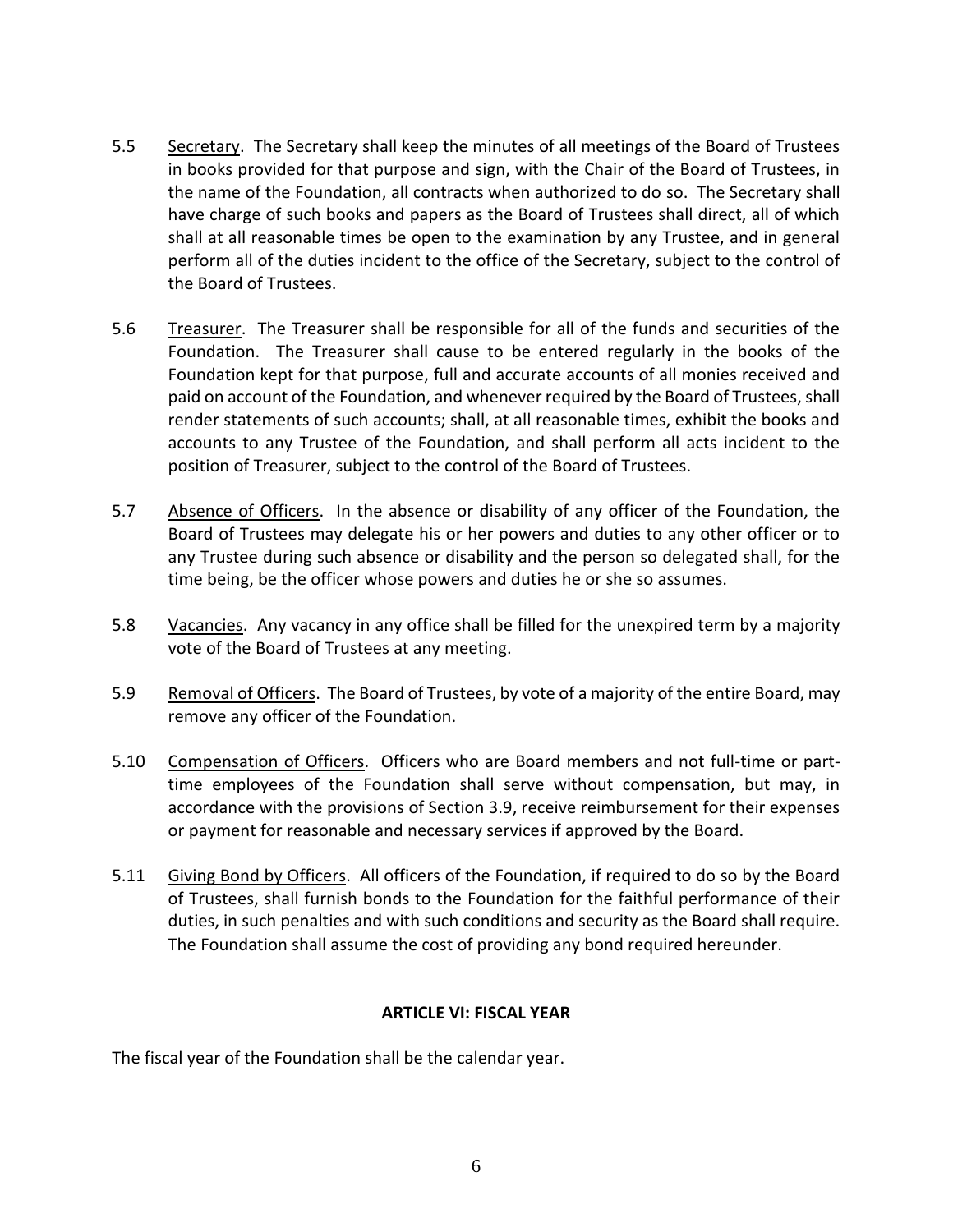#### **ARTICLE VII: INDEMNIFICATION**

#### 7.1 Nonderivative Actions.

- (a) The Foundation shall indemnify against all liability to any person other than the Foundation or its members, if any, for all acts or omissions of a trustee who is a voluntary director as defined in the Act incurred in the good faith performance of the trustee's duties as such; provided, however, that the Foundation shall not be considered to have assumed any liability to the extent such assumption is inconsistent with the status of the corporation as an organization described in Section 501(c)(3) of the Internal Revenue Code or results in the imposition of tax under Section 4958 of the Internal Revenue Code.
- (b) Subject to all of the other provisions of this article, and the Articles of Incorporation, the Foundation shall indemnify any person who was or is a party, or is threatened to be made a party to, any threatened, pending or completed action, suit, or proceeding. This includes any civil, criminal, administrative, or investigative proceeding, whether formal or informal (other than an action by or in the right of the Foundation), by reason of the fact that the person is or was a director, officer, employee, nondirector volunteer, or agent of the Foundation, or who was or is serving at the request of the Foundation as a director, officer, partner, trustee, employee, nondirector volunteer, or agent of another foreign or domestic corporation, partnership, joint venture, trust, or other enterprise, whether for profit or not for profit. The person shall be indemnified and held harmless against expenses (including attorney fees), judgments, penalties, fines, and amounts paid in settlement actually and reasonably incurred by the person in connection with such action, suit, or proceeding, if all of the following are met:
	- (1) the volunteer was acting or reasonably believed he or she was acting within the scope of his or her authority.
	- (2) the volunteer was acting in good faith.
	- (3) the volunteer's conduct did not amount to gross negligence or willful and wanton misconduct.
	- (4) the volunteer's conduct was not an intentional tort.
	- (5) the volunteer's conduct was not a tort arising out of the ownership, maintenance or use of a motor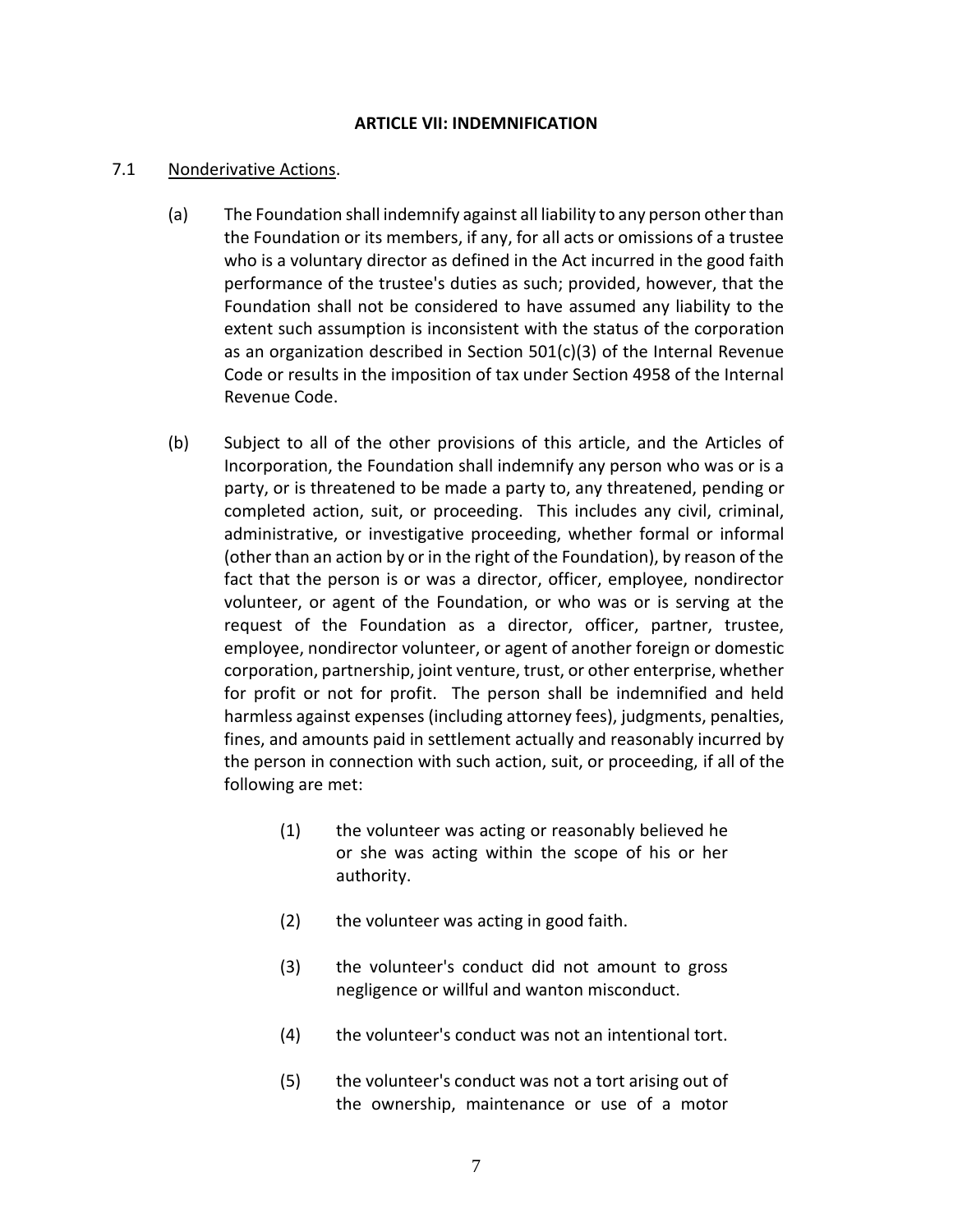vehicle for which tort liability may be imposed as provided by Michigan law.

With respect to any criminal action or proceeding, the person must have had no reasonable cause to believe his or her conduct was unlawful. The termination of any action, suit, or proceeding by judgment, order, settlement, or conviction or on a plea of *nolo contendere* or its equivalent, shall not by itself create a presumption that (a) the person did not act in good faith and in a manner the person reasonably believed to be in or not opposed to the best interests of the Foundation, or (b) with respect to any criminal action or proceeding, the person had reasonable cause to believe that his or her conduct was unlawful.

- 7.2 Derivative Actions. Subject to all of the provisions of this article and the Articles of Incorporation, the Foundation shall indemnify any person who was or is a party to, or is threatened to be made a party to, any threatened, pending, or completed action or suit by or in the right of the Foundation to procure a judgment in its favor because the person was or is a director (trustee) or volunteer officer of the Foundation. The person shall be indemnified and held harmless against expenses (including actual and reasonable attorney fees) and amounts paid in settlement incurred by the person in connection with such action or suit, except for liability for any of the following:
	- (a) The amount of a financial benefit received by a director (trustee) or volunteer officer to which he or she is not entitled.
	- (b) Intentional infliction of harm on the Foundation or its members.
	- (c) A violation of Section 551 of the Act.
	- (d) An intentional criminal act.
	- (e) Liability imposed under Section 497(a) of the Act.

However, indemnification shall not be made for any claim, issue, or matter in which the person has been found liable to the Foundation unless and only to the extent that the court in which such action or suit was brought has determined on application that, despite the adjudication of liability but in view of all circumstances of the case, the person is fairly and reasonably entitled to indemnification for the expenses that the court considers proper.

7.3 Expenses of Successful Defense. To the extent that a person has been successful on the merits or otherwise in defense of any action, suit, or proceeding referred to in sections 7.1 or 7.2 of this article, or in defense of any claim, issue, or matter in the action, suit, or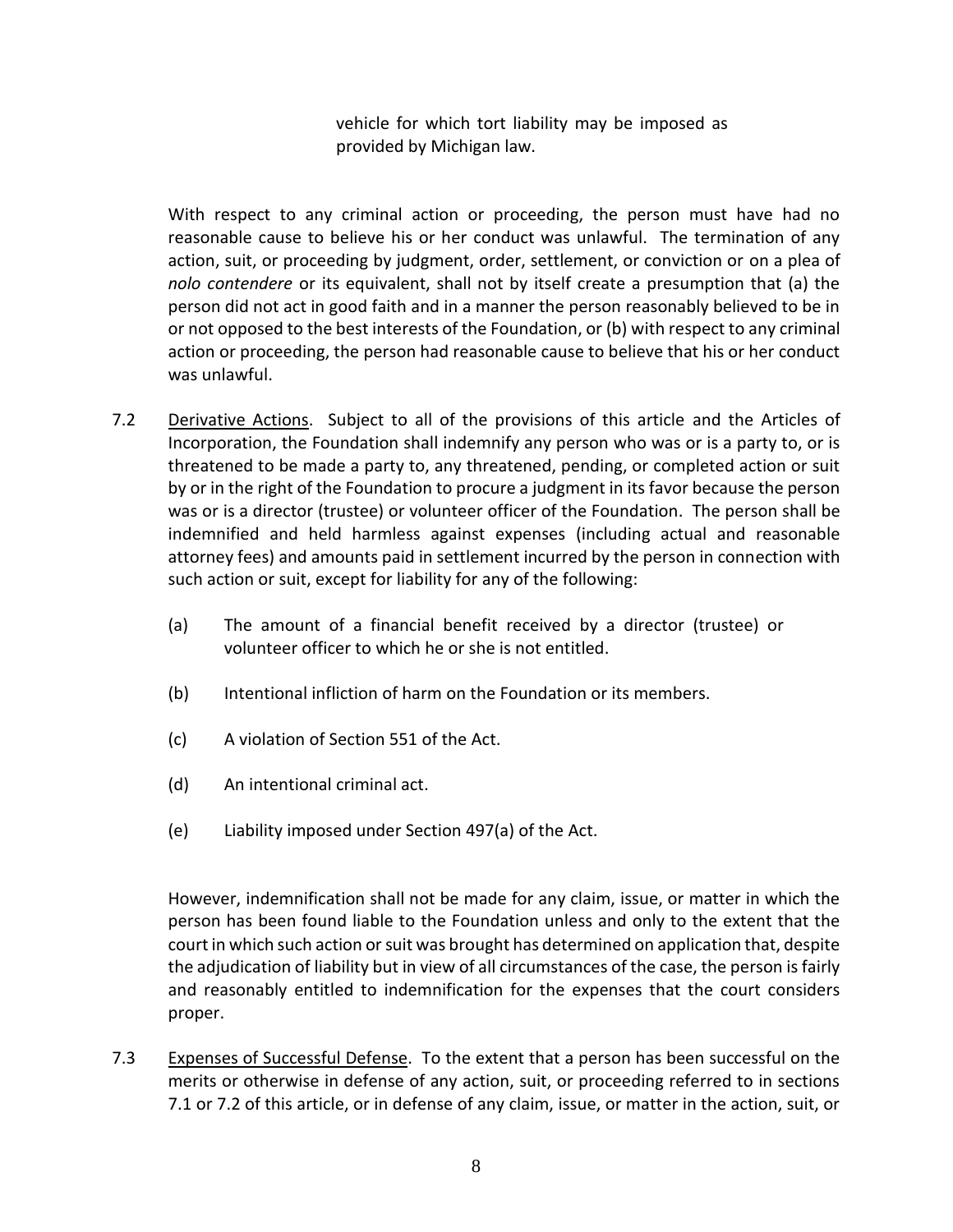proceeding, the person shall be indemnified against expenses (including actual and reasonable attorney fees) incurred in connection with the action and in any proceeding brought to enforce the mandatory indemnification provided by this article.

- 7.4 Contract Right; Limitation on Indemnity. The right to indemnification conferred in this article shall be a contract right and shall apply to services of an indemnified person, as well as in such person's capacity as a director, officer, employee, nondirector volunteer, or agent of the Foundation. Except as provided in section 7.3 of this article, the Foundation shall have no obligations under this article to indemnify any person in connection with any proceeding, or part thereof, initiated by such person without authorization by the Board.
- 7.5 Determination that Indemnification is Proper. Any indemnification under sections 7.1 or 7.2 of this article (unless ordered by a court) shall be made by the Foundation only as authorized in the specific case. The Foundation must determine that indemnification of the person is proper in the circumstances because the person has met the applicable standard of conduct set forth in sections 7.1 or 7.2, whichever is applicable. Such determination shall be made in any of the following ways:
	- (a) By a majority vote of a quorum of the Board consisting of Trustees who were not parties to such action, suit or proceeding.
	- (b) If the quorum described in clause (a) above is not obtainable, then by a committee of Trustees who are not parties to the action. The committee shall consist of not less than two disinterested Trustees.
	- (c) By independent legal counsel in a written opinion.
- 7.6 Proportionate Indemnity. If a person is entitled to indemnification under sections 7.1 or 7.2 of this article for a portion of expenses, including attorney fees, judgments, penalties, fines, and amounts paid in settlement, but not for the total amount, the Foundation shall indemnify the person for the portion of the expenses, judgments, penalties, fines, or amounts paid in settlement for which the person is entitled to be indemnified.
- 7.7 Expense Advance. Expenses incurred in defending a civil or criminal action, suit, or proceeding described in sections 7.1 or 7.2 of this article may be paid by the Foundation in advance of the final disposition of the action, suit, or proceeding, on receipt of an undertaking by or on behalf of the person involved to repay the expenses, if it is ultimately determined that the person is not entitled to be indemnified by the Foundation. The undertaking shall be an unlimited general obligation of the person on whose behalf advances are made, but need not be secured.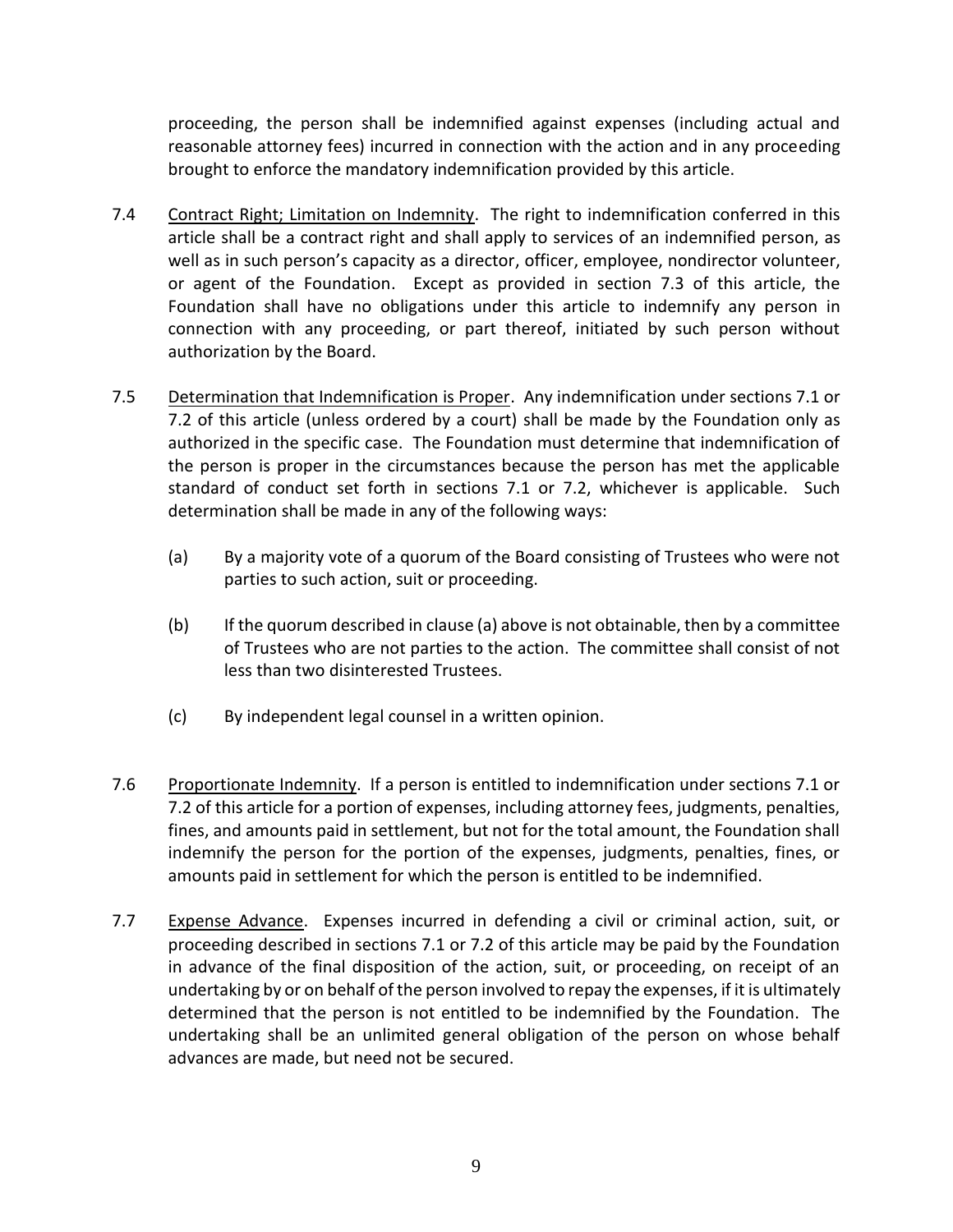- 7.8 Nonexclusivity of Rights. The indemnification or advancement of expenses provided under this article is not exclusive of other rights to which a person seeking indemnification or advancement of expenses may be entitled under a contractual arrangement with the Foundation. However, the total amount of expenses advanced or indemnified from all sources combined shall not exceed the amount of actual expenses incurred by the person seeking indemnification or advancement of expenses.
- 7.9 Former Trustees and Officers. The indemnification provided in this article continues for a person who has ceased to be a Trustee, officer, employee, nondirector volunteer, or agent and shall inure to the benefit of the heirs, executors, and administrators of that person.
- 7.10 Insurance. The Foundation may purchase and maintain insurance on behalf of any person who (a) was or is a Trustee, officer, employee, nondirector volunteer, or agent of the Foundation, or (b) was or is serving at the request of the Foundation as a Trustee, officer, employee, nondirector volunteer, or agent of another foundation, business corporation, partnership, joint venture, trust, or other enterprise. Such insurance may protect against any liability asserted against the person and incurred by him or her in any such capacity or arising out of his or her status as such, whether or not the Foundation would have power to indemnify against such liability under this article or the laws of the State of Michigan.
- 7.11 Changes in Michigan Law. If there are any changes in the Michigan statutory provisions applicable to the Foundation and relating to the subject matter of this article, then the indemnification to which any person shall be entitled shall be determined by such changed provisions, but only to the extent that any such change permits the Foundation to provide broader indemnification rights than such provisions permitted the Foundation to provide before any such change.

# **ARTICLE VIII: CONTRACTS FOR SERVICES**

- 8.1 Investment/Custodian Services. The Board of Trustees shall have power to appoint such fiscal agents as they deem necessary, to invest and reinvest available funds or gifts, with such requirements of reports from such fiscal agents as the said Board shall deem necessary and proper with a further right to reimburse such fiscal agents for services, provided that any donor may designate a fiscal agent relative to this gift. The Board may authorize any fiscal agents to hold assets in its own name or in the name of its nominee. It may direct that disbursements be made by the fiscal agents. Further, the Board of Trustees may authorize the deposit of available funds from time to time in such bank accounts or investment instruments as it deems prudent.
- 8.2 Other Services. The Board of Trustees shall have the right to appoint and engage a CPA to examine or audit the records of the Foundation and to pay the expenses of such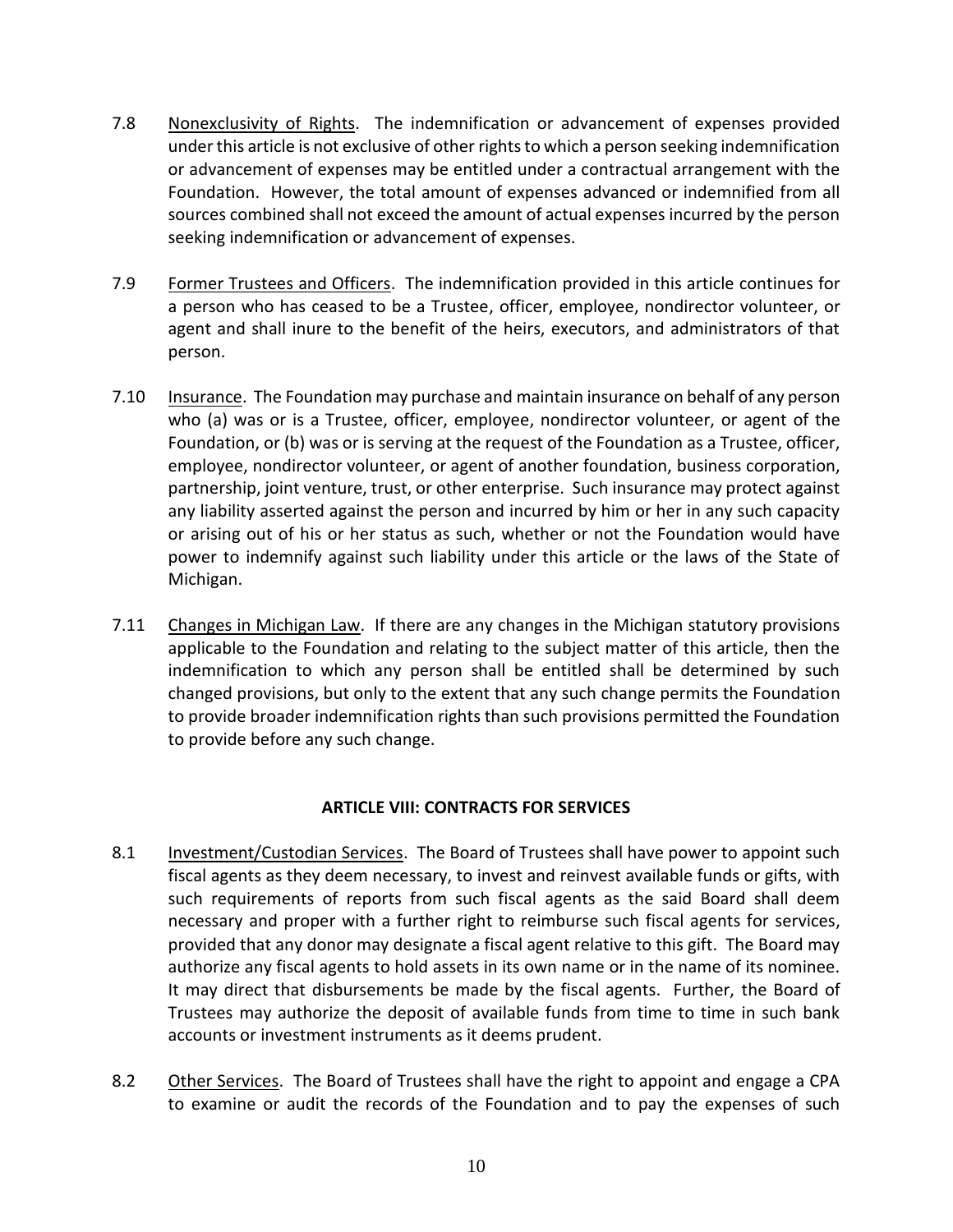services; to engage and employ employees of the Foundation, agents, or other representatives for any and all proper purpose, including necessary legal counsel. Expenses of the Foundation, including the ones just enumerated, shall be equitably allocated as from time to time determined by the Board of Trustees with the advice of its certified public accountants.

## **ARTICLE IX: EXECUTION OF INSTRUMENTS**

- 9.1 Checks, Drafts, Notes and Orders. All checks, drafts, notes and orders for the payment of money to or by the Foundation shall be signed in the name of the Foundation by such person or persons, whether or not officers of the Foundation, as shall be empowered to do so by the Board of Trustees from time to time.
- 9.2 Contracts and Conveyances. Except as otherwise provided by resolution of the Board of Trustees, all formal contracts and conveyances of the Foundation shall be executed in its name on its behalf by its Chair, Vice Chair or President.
- 9.3 Provision by Resolution. Not withstanding the provisions of these bylaws as to the manner of executing any instrument for the Foundation, the Board of Trustees shall have full authority to provide, by resolution, the manner in which a particular instrument shall be signed or executed for the Foundation.

### **ARTICLE X: SPECIAL POWERS OF THE BOARD OF TRUSTEES**

- 10.1 Special Powers. The Board of Trustees shall have the power to modify any restriction or condition on the purposes or to specified organizations, if in their sole judgment (without approval of any trustee, custodian or agent), such restriction or condition becomes, in effect, unnecessary, incapable of fulfillment, or inconsistent with the charitable needs of the communities served.
- 10.2 Supervision by the Board of Trustees. The Board of Trustees shall obtain information and take other appropriate steps with the view to seeing that each participating trustee, custodian or agent administers each restricted trust or fund and the aggregate of unrestricted trusts or funds of the Foundation in accordance with the provisions of Treasury Regulations Section 1.170A-9(f)(11)(v)(F).

# **ARTICLE XI: AMENDMENTS**

The Bylaws may be altered or repealed or new Bylaws may be adopted in lieu thereof by the affirmative vote of a majority of the Board of Trustees then in office at any regular or special